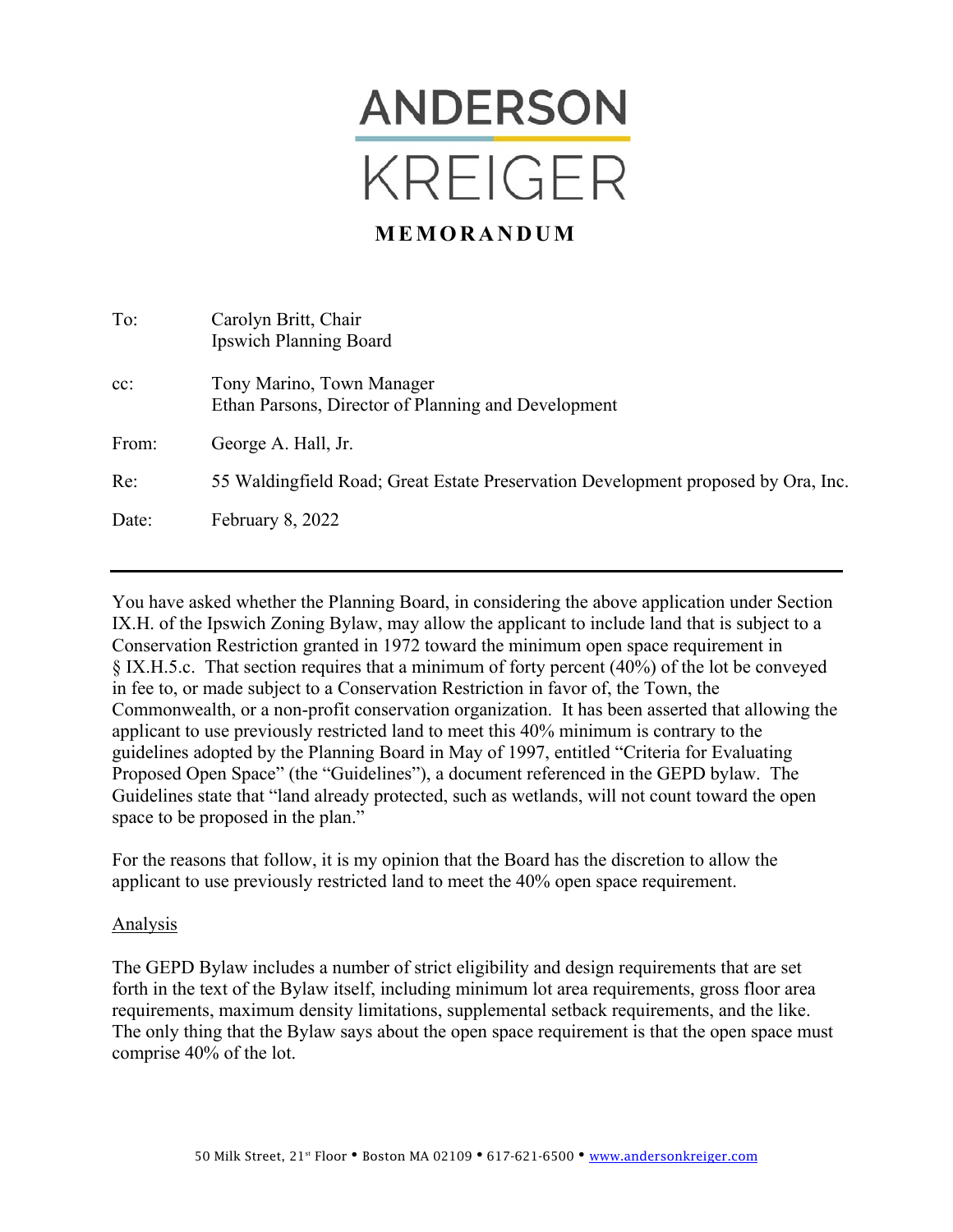Carolyn Britt, Chair Ipswich Planning Board 55 Waldingfield/Ora, Inc./GEPD application February 8, 2022 Page 2

The question, then, is whether the reference to the Guidelines reflects a clear intention by the Town Meeting<sup>1</sup> to impose an *additional* limitation on what land the Board may consider as eligible to meet the minimum open space requirement, notwithstanding the failure to include such a limitation in the Bylaw. I do not think that would be a reasonable inference to draw from the Bylaw, for several reasons:

- The Bylaw does not actually say that the *Board* is required to apply the Guidelines; it says "the *applicant* shall apply the guidelines [etc.]." While this may seem to be an insignificant difference (the Board has to judge whether the applicant has done so), I think the absence of mandatory language directed to the Board is an indicator that the reference to the Guidelines was not intended to further limit the Board's discretion.
- The Bylaw refers to the Criteria for Evaluating Proposed Open Space as "guidelines," and guidelines are generally understood to be an aid to the application of other legal standards, and not to be binding in all their particulars. Consistent with this concept, the Guidelines themselves are not formulaic; they state that the Board "will give particular attention to" a list of ten factors and determine whether the project satisfies "one or more" of them.
- The Guidelines actually preceded the adoption of the GEPD Bylaw and were intended to guide the Board in evaluating proposed open space preservation developments under § IX.A. Indeed, the reference to the Guidelines in § IX.H.5.c. tracks the language in § IX.A.5.c. (although the latter states that "no more than [50%] of the designated open space may be comprised of wetlands," explicitly overruling the stricter limit in the Guidelines). Section IX.A.5.c. demonstrates that, when the Board intends to impose formulaic caps on the kind of land that can be included in the open space, it puts those in the Bylaw itself. The absence of those limitations in § IX.H.5.c. suggests no such caps or limits were intended.
- The phrase "land already protected, such as wetlands" is not a precise definition. There are a variety of regulatory limits, or title encumbrances, that could arguably be considered protective. (Is land within a subsurface sewer easement "protected?") The lack of a precise definition is not a problem if the purpose of the sentence is merely to reserve the Board's right to reject (in its discretion) an OSPZ proposal for being insufficiently protective of open space, but it is a problem if it is intended as a *per se* disqualification of some land from the Board's consideration. Again, I think the Board and its staff know how to draft strict qualifying (or disqualifying) standards; the fact that

 $\overline{a}$ 1 The interpretation of ambiguous language in a bylaw requires an attempt to discern the apparent intent of the legislative body that enacted it. While that body is the Town Meeting, in cases involving fairly complex zoning bylaws drafted and recommended by the Planning Board, it is fair to assume that the Town Meeting was accepting the Planning Board's recommendation, and the intent of the Planning Board should also be taken into account.